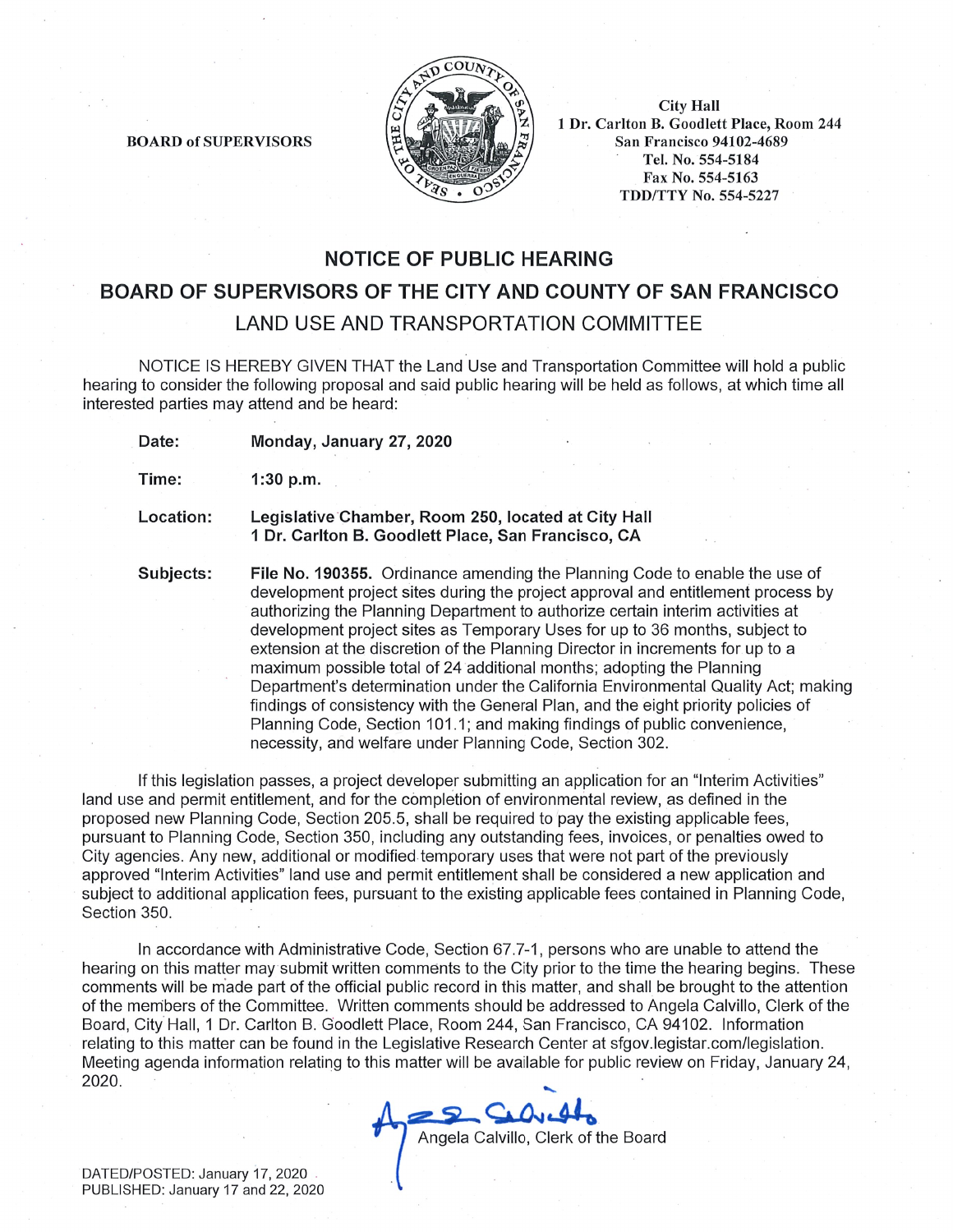#### **CALIFORNIA NEWSPAPER SERVICE BUREAU**

#### **D A I L Y J O U R N A L C O R P O R A T I O N**

Mailing Address : 915 E FIRST ST, LOS ANGELES, CA 90012 Telephone (800) 788-7840 / Fax (800) 464-2839 Visit us @ www.LegalAdstore.com

ERICA MAJOR CCSF BD OF SUPERVISORS (OFFICIAL NOTICES) 1 DR CARLTON B GOODLETT PL #244 SAN FRANCISCO, CA 94102

EXM# 3332726

# **COPY OF NOTICE**

 GPN GOVT PUBLIC NOTICE Notice Type:

 EDM 01.27.2020 Land Use - 190355 Fee Ad Ad Description

FRANCISCO EXAMINER. Thank you for using our newspaper. Please read<br>this notice carefully and call us with ny corrections. The Proof of Publication To the right is a copy of the notice you sent to us for publication in the SAN FRANCISCO EXAMINER. Thank you for using our newspaper. Please read will be filed with the County Clerk, if required, and mailed to you after the last date below. Publication date(s) for this notice is (are):

01/17/2020 , 01/22/2020

The charge(s) for this order is as follows. An invoice will be sent after the last date of publication. If you prepaid this order in full, you will not receive an invoice.

Publication Total

\$749.25 \$749.25

**NOTICE OF PUBLIC HEARING BOARD OF SUPERVISORS OF THE CITY AND COUNTY OF SAN FRANCISCO LAND**

USE AND TRANSPORTA-<br>TION COMMITTEE<br>MONDAY, JANUARY 27,<br>2020 - 1:30 PM CITY HALL,<br>LEGISLATIVE CHAMBER,<br>ROOM 250 1 DR. CARL-<br>TON B. GOODLETT

**PLACE, SAN FRANCISCO, CA** NOTICE IS HEREBY GIVEN THAT the Land Use and<br>Transportation Committee<br>will hold a public hearing to<br>consider the following proposals and said public<br>hearing will be held as<br>follows, at which time all<br>interested parties may attend<br>190355. Ordinan ment project sites during the project approval and entitlement process by authorizing the Planning Department to authorize certain interim activities at development project sites as Temporary Uses for up to 36 months, subject to extension at the discretion of the Planning Director in increments for up to a maximum possible total of 24 maximum possible total of additional months; adopting<br>the Planning Department's<br>determination under the California Environmental<br>Quality Act; making findings of consistency with the Code, Section 101.1; and<br>making findings of public<br>convenience, necessity, and<br>welfare under Planning<br>Code, Section 302. If this Code, Section 302. If this<br>legislation passes, a project<br>developer submitting an<br>application for an "Interim<br>activities" land use and<br>permit entitlement, and for<br>the completion of environ-<br>mental review, as defined in Code, Section 205.5, shall<br>be required to pay the<br>existing applicable fees,<br>pursuant to Planning Code,<br>Section 350, including any<br>outstanding fees, invoices, or<br>penalties owed to City<br>agencies. Any new,<br>additional or modif agencies. Any new,<br>additional or modified<br>temporary uses that were not part of the previously approved "Interim Activities" land use and permit entitlement shall be considered a new application and subject to additional application fees, pursuant to the existing applicable fees contained in Planning Code, Section 350. In accordance

with Administrative Code Section 67.7-1, persons who<br>hearing on these matters<br>may submit written com-<br>ments to the City prior to the<br>time the hearing begins.<br>These comments will be made part of the official public records in these matters, and shall be brought to the attention of the members of the Committee. Written comments should be addressed to Angela Calvillo, Clerk of the Board, City Hall, 1 Dr. Carlton B. Goodlett Place, Room 244, San Francisco, CA 94102. Information relating to this matter can be found in the Legislative Research Center

at<br>sfgov.legistar.com/legislation<br>relating to this matter will be<br>available for public review on<br>Friday, January 24, 2020.<br>Friday, January 24, 2020.<br>Angela Calvillo, Clerk of the<br>Board.